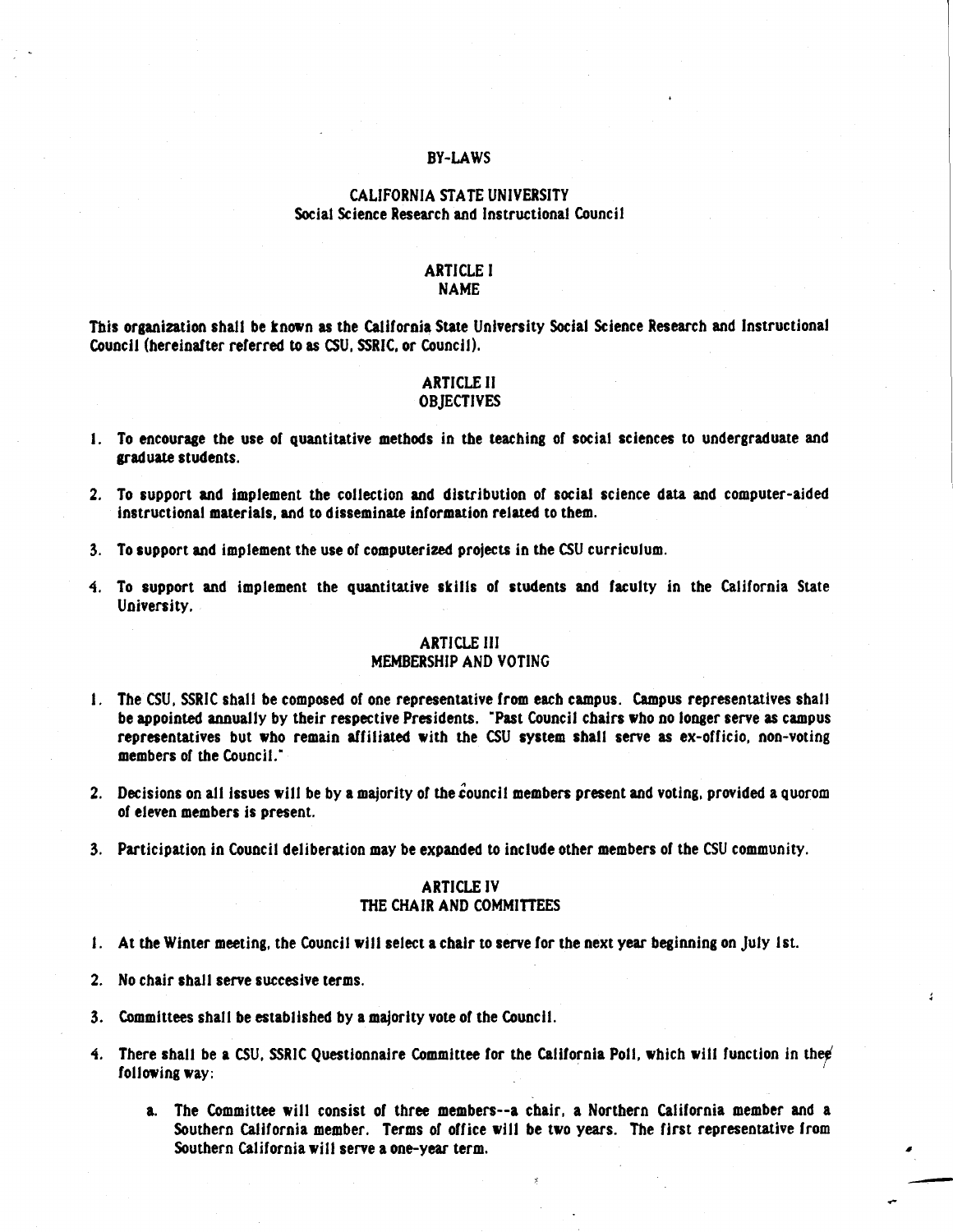- b. Any CSU, SSRIC member is eligible for this Committee. CSU, SSRIC will select all committee members.
- c. The chair is responsible for announcing to CSU faculty the possibility of including questions on the California Poll and for reviewing questions proposals that are received by CSU faculty.
- d. Each questions· proposal shall be anonymously reviewed by at least three reviewers to be selected by the members of the Questionnaire Committee.
- e. No proposal shall be reviewed by a faculty member for a campus from which a proposal is received.
- r. CSU-SSRIC will determine the structure and format of questions proposals. Instructions concerning structure and format shall be included in the requests for proposals.
- g. The Committee shall represent the CSU system at meetings of the Callforola Opinion Research Consortium, (CORC).
- h. At the Fall meeting, the chair will report to the Council on the progress and status of Committee activities.
- i. The chair is responsible for announcing to the CSU faculty the procedures for applying for the Field Student Intern and the Field Faculty Fellow. Selection of the Field Faculty Fellow wilt be made by the council at the spring meeting. Selection of the Field Student Intern wilt be made by the council at the spring meeting (for the fall semester/quarter) and at the fall meeting (for the spring semester/quarter). The chair shall report the committee's recommendations at these meetings.

#### ARTICLE V MEETINGS

I. There shall be at least three meetings of the council in each academic year.

#### ARTICLE VI SUMMER TRAINING PROGRAMS, ANN ARBOR

- 1. Any council member may nominate participants.
- 2. Both faculty and students wilt be considered eligible applicants.
- 3. Under the assumption that elementary tnining in research methods is readily available with CSU, preference will be given to those applicants qualifying for the more advanced programs.

\_;'

'4. The Council will attempt to insure that each campus is represented.

### **ARTICLE VII** ATTENDANCE AT BIENNIAL ICPSR MEETING IN ANN **ARBOR**

- 1. The CSU, SSRIC Chair at the time of the ICPSR meeting shall be one of the CSU, SSRIC representatives attending the ICPSR meeting. If the Council Chair or other designated attendees are unable to attend, the campus representative next in line on the rotating list will be designated.
- 2. The Council will select the other representatives on a rotating basis biennia11y. If a campus representative entitled to attend cannot do so, the campus will not lose its position on the rotating list.